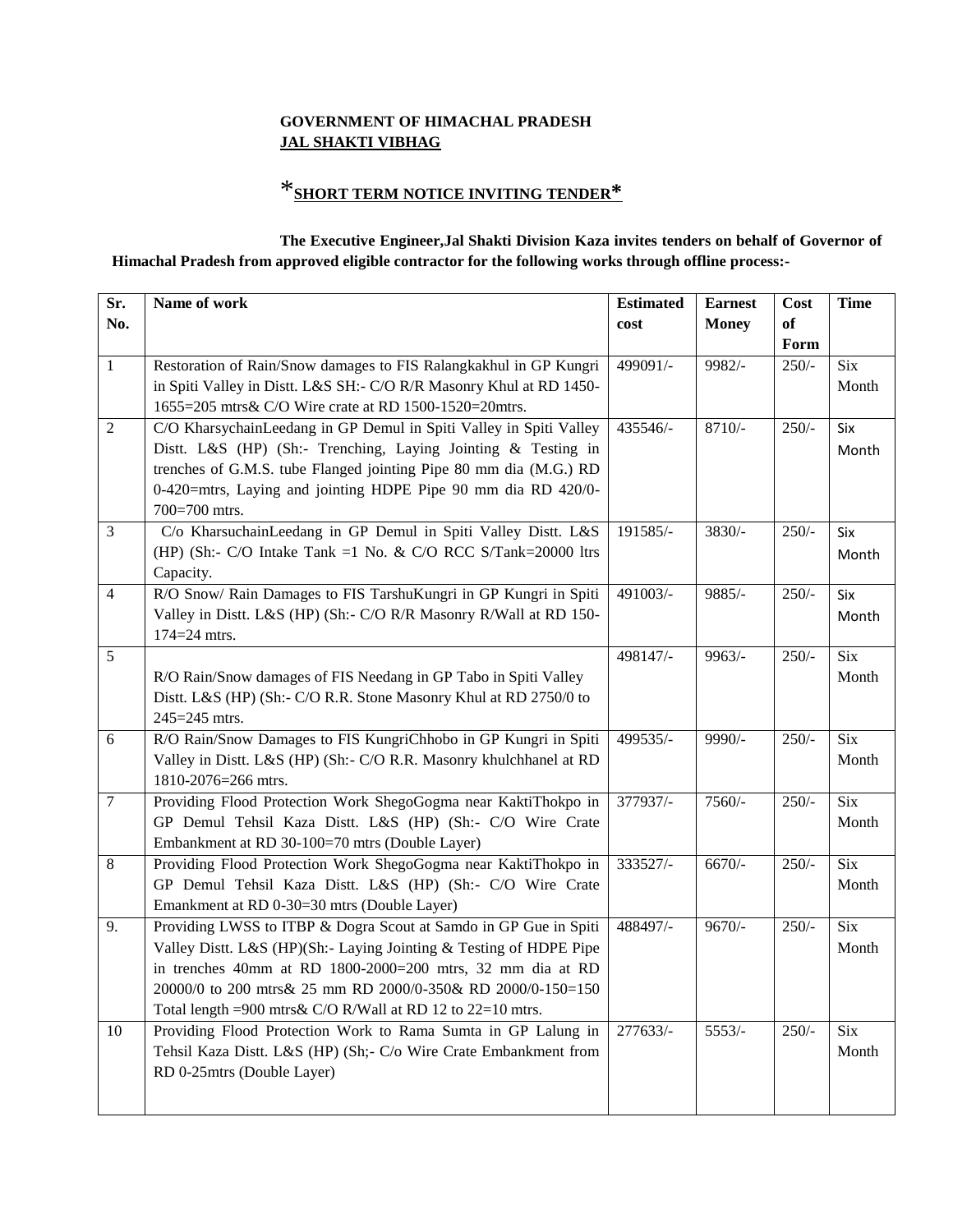| $\overline{11}$ | R/O Snow /Rain Damages to FIS Needang in GP Tabo in Spiti Valley     | 446749/-              | $8935/-$ | $250/-$ | Six        |
|-----------------|----------------------------------------------------------------------|-----------------------|----------|---------|------------|
|                 | in Distt. L&S (Sh:- C/O R/R Masonry Khul at RD 225-320=320=95        |                       |          |         | Month      |
|                 | mtrs& C/O Wire Crate at RD 1635-1655=20 mtrs.                        |                       |          |         |            |
| 12.             | R/O Snow/ Rain Damages to FIS Needang in GP Tabo in Spiti Valley     | 499014/-              | 9980/-   | $250/-$ | <b>Six</b> |
|                 | in Distt. L&S (SH:- C/O R/R Masonry Khul at RD 1230/0-225=225        |                       |          |         | Month      |
|                 | mtrs.                                                                |                       |          |         |            |
| 13.             | R/O Snow/ Rain Damages to FIS Selling in GpKungri in Spiti Valley    | 487253/-              | $9750/-$ | $250/-$ | Six        |
|                 | in Distt. L&S (SH:- C/O R/R Masonry R/Wall at RD 500-529=29 mtrs.    |                       |          |         | Month      |
|                 |                                                                      |                       |          |         |            |
| 14.             | R/O Rain/Snow Damages to FIS Arinh in GP Dhanker in Tehsil Kaza      | 499718/-              | 9994/-   | $250/-$ | <b>Six</b> |
|                 | Distt. L&S (HP) (SH:- C/O Wire Crate Emankment fir Khul protection   |                       |          |         | Month      |
|                 | at RD 0-40=70 mtrs.                                                  |                       |          |         |            |
| 15.             | R/O Rain/Snow Damages to FIS to Upper Kurith in GP Tabo in Spiti     | 497906/-              | 9960/-   | $250/-$ | <b>Six</b> |
|                 | Valley Distt. L&S (HP) (SH:- C/O R/R Masonry Khul from RD 700-       |                       |          |         | Month      |
|                 | 850=150 Rmt.                                                         |                       |          |         |            |
| 16.             | Restoration of Rain/Snow Damages to WSS Gulling in GP Kungri in      | 360060/-              | 7200/-   | $250/-$ | <b>Six</b> |
|                 | Spiti Valley Distt. L&S (HP) (SH:- Laying & Jointing & Testing of    |                       |          |         | Month      |
|                 | HDPE Pipe in trenches 32 mm at RD 0-300, 550-650, 720-850,1100-      |                       |          |         |            |
|                 | 1250,1400-1600,1650-1750, Total length =980 mtrs.                    |                       |          |         |            |
| 17.             | R/O Rain /Snow Damages to WSS to Kimur in GP SagnamSpiti Valley      | 493398/-              | 9870/-   | $250/-$ | <b>Six</b> |
|                 | in Spiti Valley Distt. L&S (HP) (Sh:- Trenching Laying Jointing &    |                       |          |         | Month      |
|                 | Testing in trenches of HDPE Pipe 25 mm dia RD 0-1350=1350 mtrs.      |                       |          |         |            |
| 18.             | Providing WSS GangdoDul Dogri From Thal tan in GP Sagnam in          | 388969/-              | 7780/-   | $250/-$ | <b>Six</b> |
|                 | Spiti Valley in Spiti Valley Distt. L&S (HP) (SH:- C/O Intake Tank=1 |                       |          |         | Month      |
|                 | No & Trenching Laying Jointing & Testing in trenches of HDPE Pipe    |                       |          |         |            |
|                 | 40 mm dia RD 0-1000=1000, mtrs.                                      |                       |          |         |            |
| 19.             | Providing WSS GangdoDul Dogri From Thaktan in GpSagnam in Spiti      | 391182/-              | $7825/-$ | $250/-$ | <b>Six</b> |
|                 | Valley in Spiti Valley Distt. L&S (HP) (SH:- Laying Jointing of HDPE |                       |          |         | Month      |
|                 | Pipe 40 mm dia RD 1000=2100 Total=1100 mtrs.                         |                       |          |         |            |
| 20              | Restorationn of Rain/ Snow Damages to CAD to FIS Rangrik in GP       | 498405/-              | 9968/-   | $250/-$ | <b>Six</b> |
|                 | Khurik in Spiti Valley Distt. L&S (HP) (SH:- C/O C.C. Lining         |                       |          |         | Month      |
|                 | Channel at RD 12405/0-355=355, RD 3600/0-195=195 and RD 360/0-       |                       |          |         |            |
|                 | 150=150 mtrs Total=700 mtrs.                                         |                       |          |         |            |
| 21              | R/O Rain Damages to FIS TangyurKhul in GP Kungri in Spiti Valley     | 495076/-              | 9902/-   | $250/-$ | Six        |
|                 | in Distt. L&S (HP) (SH:- C/O R/R Masonry Khul at RD 1645-            |                       |          |         | Month      |
|                 | 1845=200 mtrs.                                                       |                       |          |         |            |
| 22              | R/O Snow/Rain Damages to FIS KungriChhobo in GP Kungri in Spiti      | 492737/-              | $9854/-$ | $250/-$ | <b>Six</b> |
|                 | Valley in Distt. L&S (HP) (SH:- C/O R/R Masonry R/Wall at RD         |                       |          |         | Month      |
|                 | 1810-1835=25 mtrs.                                                   |                       |          |         |            |
| 23              | R/O Rain/ Snow Damages to WSS to Fuckchong in GP Kungri in Spiti     | 475622/-              | $9510/-$ | $250/-$ | Six        |
|                 | Valley in Spiti Valley Distt. L&S (HP) (SH:- Trenching Laying        |                       |          |         | Month      |
|                 | Jointing & Testing in trenches of HDPE Pipe 25 mm dia RD 0-          |                       |          |         |            |
|                 | 1300=1300 mtrs.                                                      |                       |          |         |            |
| 24              | R/O Rain Damages to FIS Siluk in GP Dhankher in Spiti Valley in      | 498446/-              | 9969/-   | $250/-$ | Six        |
|                 | Distt. L&S (SH:- C/O R/R Masonry Khul at RD 453-673=220 mtrs.        |                       |          |         | Month      |
|                 |                                                                      |                       |          |         |            |
| 25              | R/O Rain Damages to FIS Siluk in GP Dhankher in Spiti Valley in      | $492544$ <sup>7</sup> | $9851/-$ | $250/-$ | Six        |
|                 | Distt. L&S (SH:- C/O R/R Masonry Khul at RD 690-915=225 mtrs.        |                       |          |         | Month      |
|                 |                                                                      |                       |          |         |            |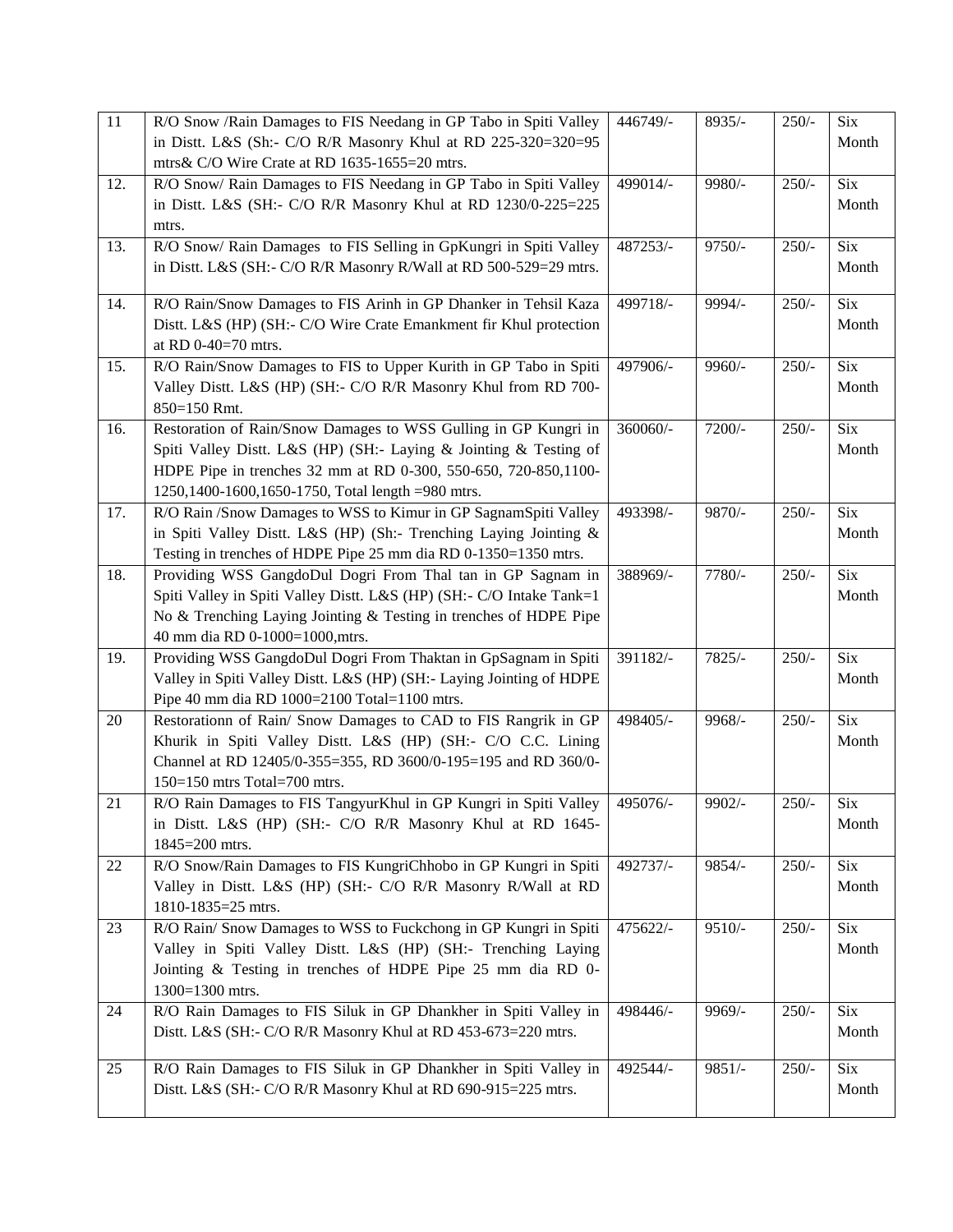| 26 | R/O Snow/ Rain Damages to FIS BharpaPancho in GP Kungri in Spiti                                                                      | 494210/- | 9885/-   | $250/-$ | Six              |
|----|---------------------------------------------------------------------------------------------------------------------------------------|----------|----------|---------|------------------|
|    | Valley in Distt. L&S (HP) (Sh:- C/O R/R Masonry R/Wall at RD<br>1655-1679=24 mtrs.                                                    |          |          |         | Month            |
| 27 | R/O Rain Damages to FIS TashiTarbo in GP Kungri in Spiti Valley in                                                                    | 498979/- | 9980/-   | $250/-$ | <b>Six</b>       |
|    | Distt. L&S (HP) (SH:- C/O R/R Masonry Khul at RD 0 to 154=157                                                                         |          |          |         | Month            |
|    | mtrs.                                                                                                                                 |          |          |         |                  |
| 28 | R/O Rain Damages to FIS Ralangpa in GP Kungri in Spiti Valley in                                                                      | 499517/- | 9990/-   | $250/-$ | Six              |
|    | Distt. L&S (HP) (Sh:- C/O R/R Masonry Khul at RD 1920-2077=157<br>mtrs.                                                               |          |          |         | Month            |
| 29 | R/O Rain/Snow Damages to WSS Chatang Dogri in GP Kungri in Spiti                                                                      | 461054/- | $9221/-$ | $250/-$ | <b>Six</b>       |
|    | Valley in Spiti Valley Distt. L&S (HP) (SH:- Trenching Laying                                                                         |          |          |         | Month            |
|    | Jointing & Testing in trenches of HDPE Pipe 40 mm dia RD 0-                                                                           |          |          |         |                  |
|    | 1245=1245 mtrs.                                                                                                                       |          |          |         |                  |
| 30 | R/O Rain/Snow Damages to WSS ChakruDogsa in GP Kungri in Spiti                                                                        | 455600/- | $9112/-$ | $250/-$ | <b>Six</b>       |
|    | Valley in Spiti Valley Distt. L&s (HP) (SH:- Trenching laying jointing                                                                |          |          |         | Month            |
|    | & testing in trenches of HDPE Pipe 25 mm dia RD 0-1250=1250 mtrs.                                                                     |          |          |         |                  |
| 31 | Providing Flood Protection Work to Rama Sumta in GP Lalung in                                                                         | 437008/- | $8740/-$ | $250/-$ | $\overline{Six}$ |
|    | Tehsil Kaza Distt. L&S (HP) (SH:- C/O Wire Crate Embankment from                                                                      |          |          |         | Month            |
|    | RD 25 to $140=115$ mtrs (Single layer)                                                                                                |          |          |         |                  |
| 32 | R/O Rain/ Snow Damages to FIS ChheyKhul in GP Dhankher in Spiti                                                                       | 493586/- | $9872/-$ | $250/-$ | Three            |
|    | Valley Distt. L&S (HP) (SH:- C/O R/R Stone Masonry Khul at RD 0-                                                                      |          |          |         | Month            |
|    | 50=50 mtrs& Stone Masonry B/Wall at RD 0-23=23 mtrs.                                                                                  |          |          |         |                  |
| 33 | R/O Rain/Snow Damages to FIS ChheyKhul in GP Dhankher in Spiti                                                                        | 486322/- | $9726/-$ | $250/-$ | Three            |
|    | Valley Distt. L&S (HP) (SH:- C/O R.R Stone Masonry Khil at RD                                                                         |          |          |         | Month            |
| 34 | 150-190=40 mtrs& Stone Masonry B/Wall at RD 150-174=24 mtrs.                                                                          | 461521/- | $9230/-$ |         | <b>Six</b>       |
|    | R/O Rain/Snow Damages of FIS PalagotaKhul (Phase-I) in GP Lalung<br>in Tehsil Kaza Distt. L&S (HP) (SH:- C/O R/R Masonry Chhanel from |          |          | $250/-$ | Month            |
|    | RD 1200-1345=145 & RD 1712-1812=100 mtr Total Length=245                                                                              |          |          |         |                  |
|    | mtrs& Wire Crate RD 900-925=25 mtrs.                                                                                                  |          |          |         |                  |
| 35 | Restoration of Rain /Snow Damages to Geching in GP Sagnam in Spiti                                                                    | 411545/- | $8230/-$ | $250/-$ | <b>Six</b>       |
|    | Valley in Spiti Valley Distt. L&S (HP) (SH:- C/O Intake Tank=1 No.                                                                    |          |          |         | Month            |
|    | & Trenching Laying Jointing & Testing in trenches of HDPE Pipe                                                                        |          |          |         |                  |
|    | 20mm dia RD 0-500, RD 0/0-510=1010 mtrs.                                                                                              |          |          |         |                  |
| 36 | A/R & M/O to WSS Ghoda Farm in GP Tabo in Tehsil Kaza Distt.   198666/-                                                               |          | $3973/-$ | $250/-$ | $\overline{Six}$ |
|    | L&S (HP) (SH:- Laying jointing of HDPE Pipe 40 mm at RD 0-                                                                            |          |          |         | Month            |
|    | 100=100, RD 500 to 700=200 mtrs, Total Length=300 mtrs& C/O                                                                           |          |          |         |                  |
|    | Intake Chamber=1 No.                                                                                                                  |          |          |         |                  |
| 37 | R/O Rain Damages to FIS PiyurKhul in GP Tabo in Spiti Valley in                                                                       | 498858/- | 9977/-   | $250/-$ | <b>Six</b>       |
|    | Distt. L&S (HP) (SH:- C/O R/R Masonry Khul at RD 1020/0-200=20                                                                        |          |          |         | Month            |
|    | mtrs.                                                                                                                                 |          |          |         |                  |
| 38 | A/R & M/O WSS to Rong Tong in GP Khurik in Spiti Valley Distt.                                                                        | 404628/- | 8090/-   | $250/-$ | Three            |
|    | L&S (HP) (SH:- Laying Jointing & Testing of HDPE Pipe 40 mm dia<br>from RD 0 to 300=300 Rmt, 32 mm dia from RD to 700=400 Rmt and     |          |          |         | Month            |
|    | 25 mm dia from RD 700 to 1100=400 Rmt.                                                                                                |          |          |         |                  |
| 39 | Providing LWSS to PC Hab. Of C.V. Tabo in GP Tabo Tehsil Spiti                                                                        | 207495/- | $4150/-$ | $250/-$ | Two              |
|    | Distt. L&S (HP) (SH:- Furnishing of Divisional Office & Sub-                                                                          |          |          |         | Month            |
|    | Division Office of Jal Shakti Division /Sub- Division Kaza by                                                                         |          |          |         |                  |
|    | Providing furniture items).                                                                                                           |          |          |         |                  |